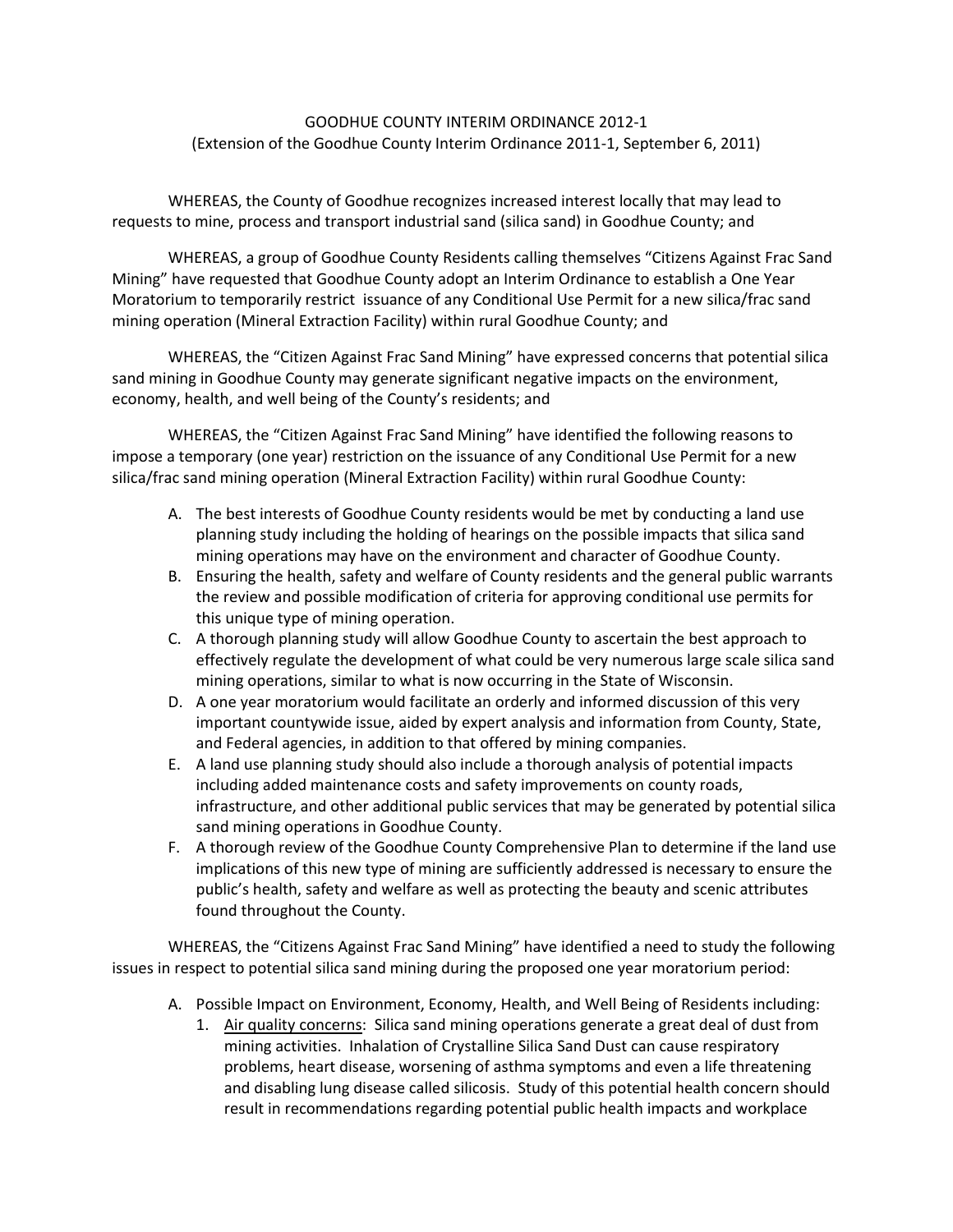hazards that may be associated with mining, processing and transportation of silica sand; and

- 2. Water Quality and Quantity Concerns: Silica Sand Mining may impact the quality and quantity of drinking water in Goodhue County. In addition, impact on surface water quality could impact aquatic life including fish populations. Study and analysis of how water quality and quantity may be impacted by silica sand mining in Goodhue County is necessary to ensure County ground and surface water resources will be sufficiently protected from negative impacts ; and
- 3. Economic and Social Impact Concerns: Each year the population of Goodhue County is augmented by over one million visitors. These visitors come to enjoy the many scenic areas and recreational opportunities in the County. Potential alteration of the Goodhue County Landscape could significantly impact tourism and recreational opportunities for visitors and County residents. Study and analysis of potential impacts the silica sand mining operations may have on tourism and recreational uses especially in respect to streams, creeks, rivers and Blufflands located in areas of that may be subject to silica sand mining, processing or transportation.
- B. Possible Modification of Criteria for Approval of Silica Sand Mine Conditional Use Permits:
	- 1. Dust Control Requirements: Refinement of County mineral extraction facility dust control provisions to more clearly specific what constitutes a "public nuisance" and to set acceptable standards for and measurement requirements for ambient emissions of silica sand from silica sand mining operations would help ensure public health and safety; and
	- 2. Setback Requirements: Clarification of how various setback standards would be applied to silica sand mining including how setbacks from toe or top of bluff for mineral extraction may be applied to subsurface mining activity would provide greater certainty for both potential mining interests as well as County residents/property owners.
- C. Seeking input from relevant State Agencies and other expert parties to properly assess issues and concerns unique to silica sand mining that may impact public health, natural resources, historic and cultural resources, local economic conditions and the use and condition of public infrastructure would help provide information that may be needed to strengthen County plans, policies and ordinances.
- D. Assessing additional County expenditures and responsibilities related to County Highways, Infrastructure, and Public Services that may result from potential Silica Sand Mining Operations would allow the County to more accurately determine how to plan and budget to address such impacts and demands.
- E. Reviewing the Goodhue County Comprehensive Plan to evaluate the compatibility of potential silica sand mining operations especially as may be proposed within Hay Creek and Florence Townships would help address concerns of County residents and other interested parties. In general, an opportunity for dialogue with Goodhue County Townships that may be impacted by silica sand mining would ensure that Township Planning and Land Use concerns are appropriately reflected in County Plans, Policies and Ordinances in regard to potential silica sand mining operations.

WHEREAS, the County Board created a Mining Study Committee who reviewed these issues and complied a report of their work and suggested ordinance changes; and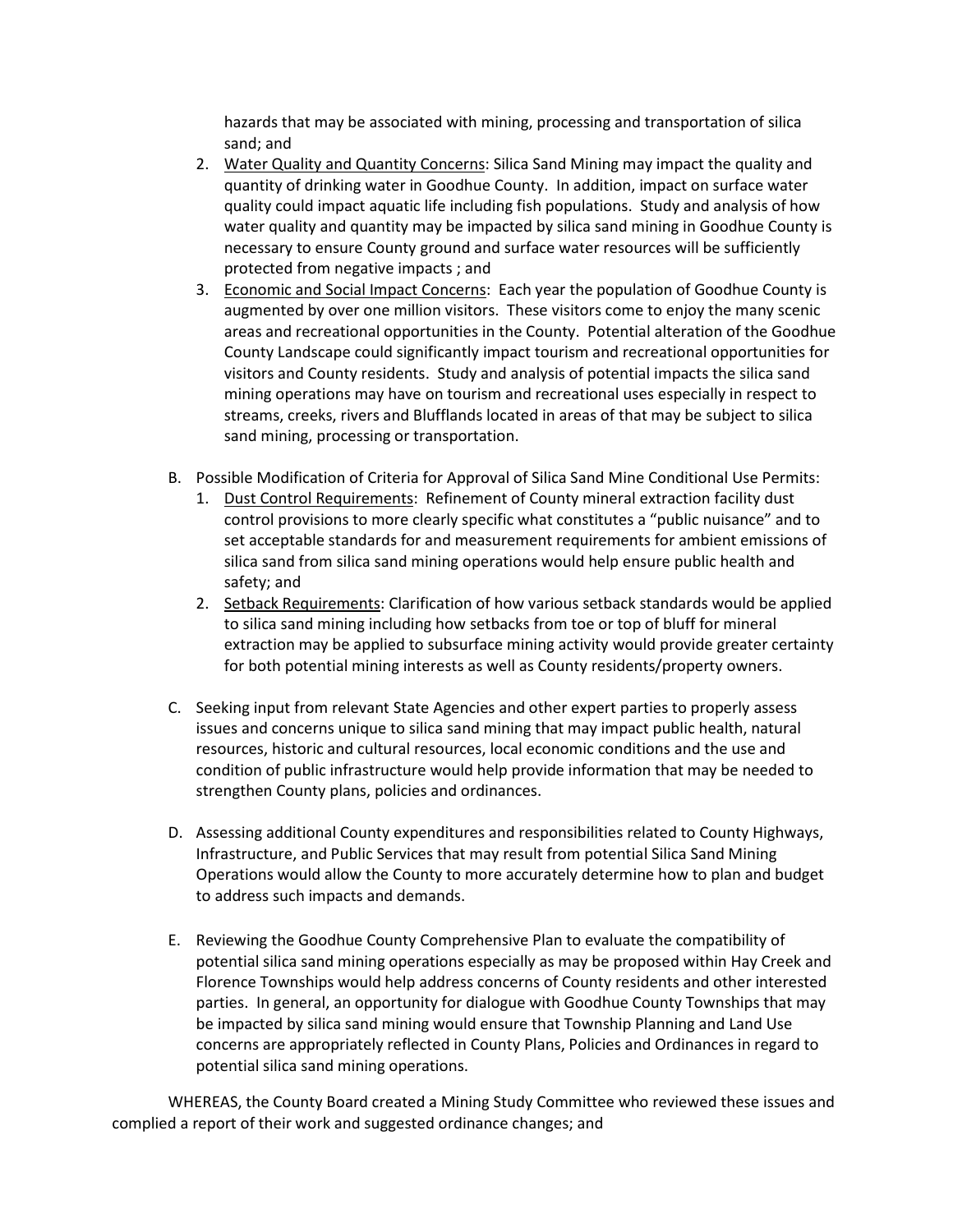WHEREAS, public hearings were held on July 16, 2012, and August 16, 2012 by the Planning Advisory Commission and the County Board to discuss the proposed ordinance changes; and

WHEREAS, comments were received from the public in which a number of concerns were raised that they felt needed additional study through an extension of the moratorium; and

WHEREAS, The County Board recognizes a need for additional study in the following areas:

- 1. Relationship between economic and recreational value
- 2. Explore statewide study with the legislature
- 3. Existing mines not grandfathered
- 4. Pros/Cons of banning silica sand mining
- 5. Hours of operation
- 6. Setbacks to dwellings and sensitive features
- 7. Quantity limits on mining
- 8. High, medium and low impact mining classification
- 9. Meeting with Township Officials
- 10. How to evaluate silica sand differently, based on intensity and size, and create a definition and specific rules for it
- 11. Disenfranchisement of the landowners who currently own this resource
- 12. Land reclamation
- 13. Defining best practices
- 14. Emergency fund
- 15. Comprehensive Plan and silica sand
- 16. More definition for the reclamation funds (how to estimate, provide a three year projected amount)
- 17. Explore production tax or other revenue-capture financial options
- 18. Evaluate if there are areas that would be inappropriate for mining

WHEREAS, Minnesota Statutes Section 394.34 allows a County that has authorized a land-use planning study to adopt an Interim Ordinance for a period of twelve (12) months from the date it is effective, to allow for such study and adoption of a comprehensive plan, zoning, and/or other official land-use controls.

FURTHERMORE, Minnesota Statutes Section 394.34 allows a County to extend a moratorium for no longer than twelve (12) additional months from the date the original was effective, to allow for additional study.

NOW THEREFORE MAY IT BE RESOLVED, that the Goodhue County Board of Commissioners authorizes a land-use planning study for the continued purpose of reviewing the County Comprehensive Plan and Zoning Ordinance to determine if various public concerns noted in this "Interim Ordinance" are being sufficiently addressed or if changes may be necessary in order to protect the health, safety and welfare of the public from negative impacts that may be associated with the mining, processing and transportation of silica sand; and

BE IT FURTHER RESOLVED, the Goodhue County Board of Commissioners hereby extends a temporary twelve (12) month moratorium on the issuance of any Conditional Use Permit for a new silica/frac sand mining operation (Mineral Extraction Facility) within rural Goodhue County to allow the above referenced land-use planning study to be completed and any recommended changes in County Plans, Policies or Official Controls to be considered by the County Planning Advisory Commission and County Board of Commissioners; and